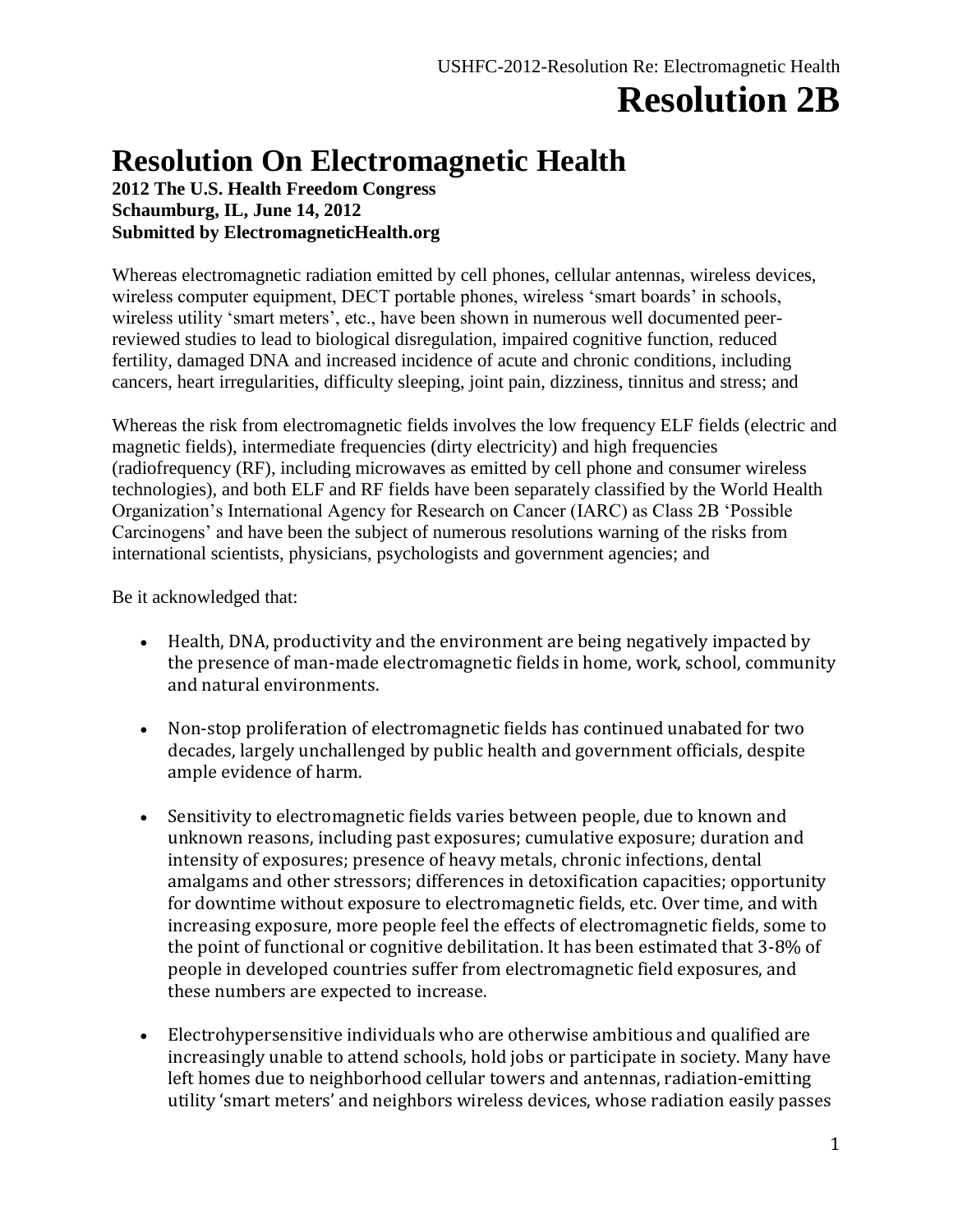## **Resolution 2B**

through walls and permeates their personal premises. A fringe class has emerged at the edge of society, unable to comfortably co-exist with current levels of electromagnetic fields. This population is expected to increase as exposures continue to rise.

 'Second-hand' unavoidable, involuntary exposure to electromagnetic fields is impairing quality of life, causing illness and making 100% of society ultimately vulnerable to illness, cognitive dysfunction and other acute and chronic illnesses.

THEREFORE BE IT RESOLVED that Congress should take immediate and effective measures to assure the health of individuals and society is not being unknowingly eroded by excessive exposures to electromagnetic fields, including:

**1. Assuring the population is widely educated on the known, as well as potential, risks of electromagnetic field exposures, and on the many different sources of these exposures, including exposures from consumer technologies, residential and occupational settings, and neighborhood telecommunications and utility infrastructure.** Efforts might include **1)** funding public safety announcements; **2)** requiring point of sale educational materials**; 3)** requiring manufacturer warning labels; **4)** assuring institutional cooperation in an electromagnetic field (EMF) educational campaign (e.g. among employers, educational institutions, hospitals, medical schools, parenting organizations and other community groups, etc.); **5)** requiring disclosure of known internal and external electromagnetic field risks in real estate transactions (e.g. antennas on the roof or premises; wireless utility smart meters or relay antennas on buildings; neighborhood cell towers or antennas within distances research shows cancer clusters and symptoms of electrosensitivity occur; wiring errors; high levels of dirty electricity on wiring; etc.), and, importantly, **6)** clarifying for the public that the present Federal Communications Commission (FCC) safety guidelines for wireless technologies **a)** are designed to protect against one form of risk alone, the thermal, or heating, effects, but not the non-thermal effects, nor effects from signal characteristics, both of which are biologically active; **b)** that the RF/MW guidelines are based on relatively very short exposure periods (minutes), compared to actual exposures common today (hours, or sometimes 24/7); **c)** that besides a 'cause and effect' relationship between exposure and effects, where one would expect the greater the exposure the greater the effect, there are, as well, paradoxical effects, where the *lower* the exposure the greater certain effects, such as, for example, on the brain; and **d)** that some scientists believe there is sufficient evidence today suggesting there may not be a safe exposure level from cumulative and chronic exposures to wireless technologies at all, and, that prudent avoidance, and a change to safer, shielded communication technologies, is required; or, finally **7)** funding the training of a skilled workforce able to accurately measure electromagnetic fields to enhance people's awareness of this public health issue.

#### **The first part of this Resolution is calling for citizens to be** *educated* **on the known, and suspected risks, from electromagnetic fields so they may be** *empowered to make healthpromoting decisions for themselves and their communities.*

**2. Assuring citizens are empowered to 'opt-out' from biologically disruptive exposures to**